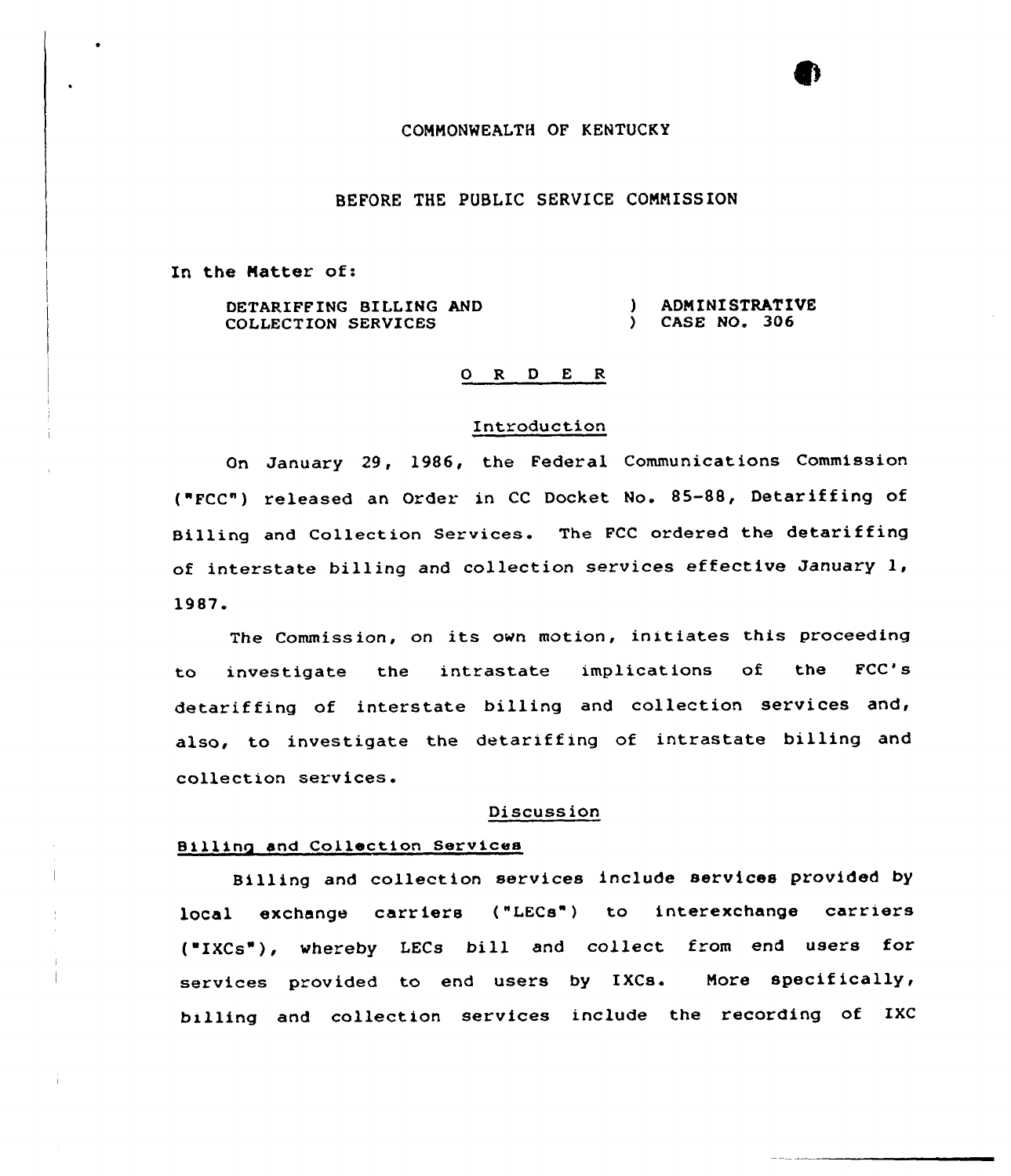message detail, the aggregation of IXC message detail to create billable messages, the application of IXC rates to IXC billable messages, the processing and mailing of IXC rated messages in bill form, the collection of IXC payments and deposits, the handling of IXC customer bill inquiries, and the investigation of IXC bill evasion.

The FCC detariffed interstate billing and collection services on the conclusion that, first, such services are not communication services subject to regulation under the Communications Act of 1934<sup>1</sup> and, also, on the premise that sufficient competition exists in the market to prevent unreasonable LEC billing and collection rates and practices.<sup>2</sup> Although the FCC detariffed billing and collection services generally, it recognized that the message detail recording function represents a potential LEC bottleneck and ordered that LECs continue to provide the message detail recording function to IXCs through 1989.<sup>3</sup>

On the matter of detariffing intrastate billing and collection services, the Commission invites testimony from all LECs under its jurisdiction and testimony or comment from other interested parties on the following issues:

3 Ibid., paragraph 46.

<sup>1</sup> CC Docket No. 85-88, Detariffing of Billing and Collection Services, Order released January 29, 1986, paragraph 31.

<sup>2</sup> Ibid., paragraph 37.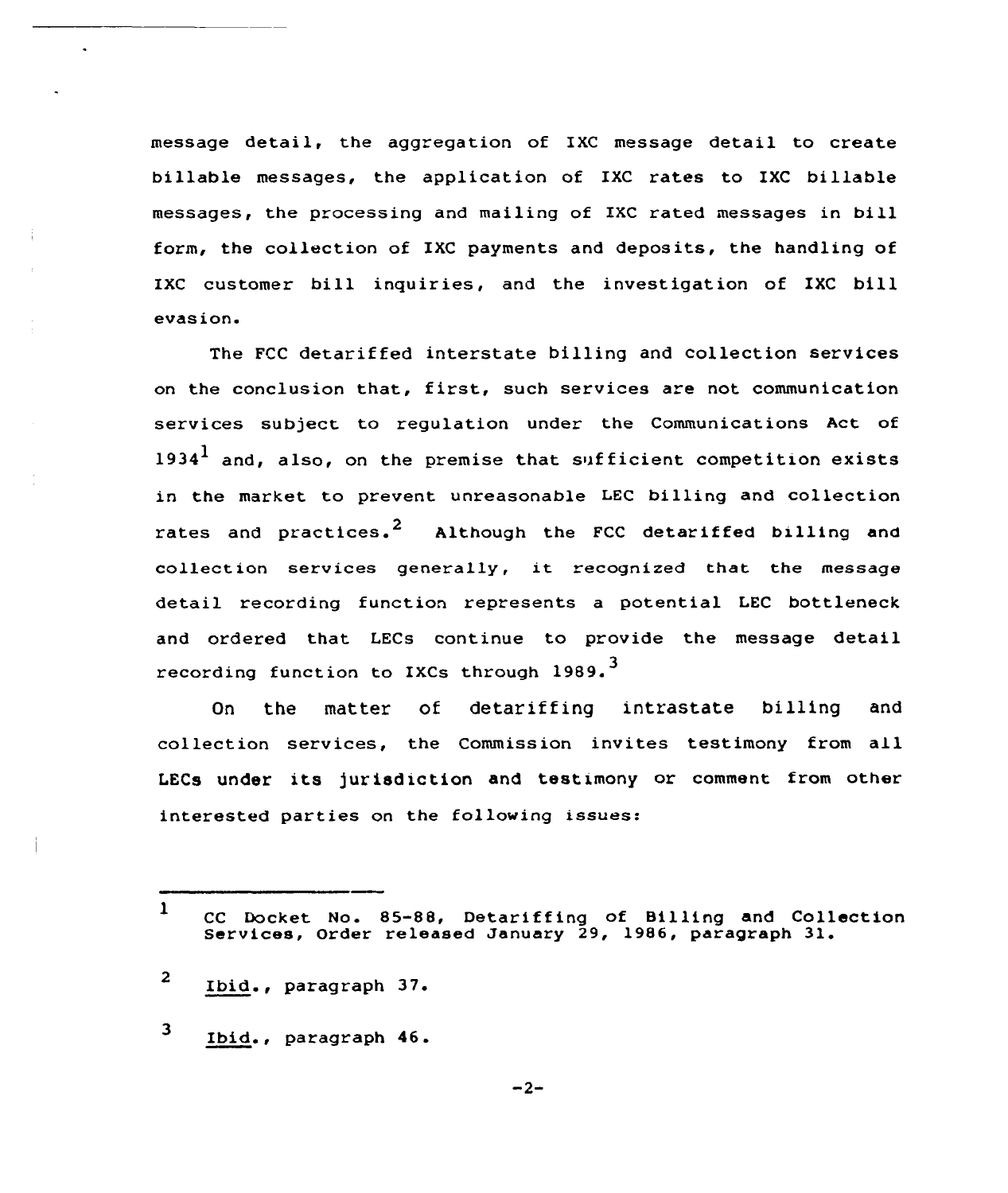1. Should intrastate billing and collection services be detariffed and, if so, would detariffing be consistent with app1icable Kentucky law?

2. Are intrastate billing and collection services subject to market competition and, if so, does sufficient competition exist to prevent unreasonable billing and collection rates and charges?

3 Does the message detail recording function represent a special case that requires continued regulation apart from other billing and collection functions?

#### Revenue Requirements

In its billing and collection services detariffing Order the FCC concluded that "the deregulation of billing and collection services should not shift costs between the state and interstate jurisdictions."<sup>4</sup>

The Commission concurs that, all other factors remaining constant, the detariffing of interstate billing and collection services should not result in any increased intrastate revenue requirement. However, in order to verify the impact of detariffing interstate billing and collection services, the Commission will require all LECs under its jurisdiction to file the following information<

l. Estimated interstate and intrastate jurisdictional access service revenue requirement as of December 31, 19B6, by access service category. (Estimating techniques should be explained-)

<sup>4</sup> Ibid., paragraph 48, emphasis added.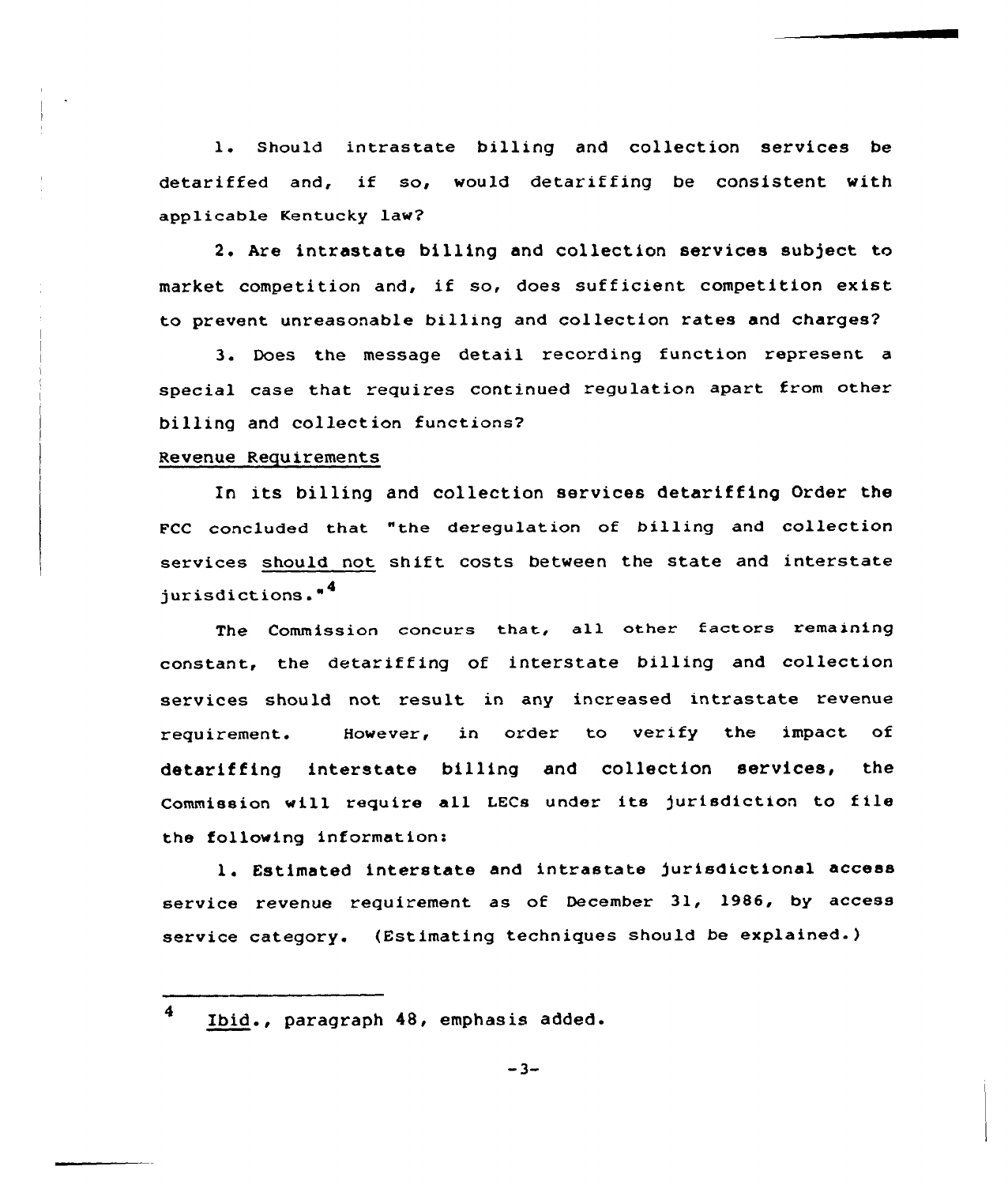2. Estimated interstate and intrastate jurisdictional access service revenue requirement as of January 1, 1987, by access service category. (Estimating techniques and changes from 1986 should be explained.)

3. Estimated intrastate jurisdictional non-access service revenue requirement as of December 31, 1986, by revenue category i.e., local, toll, private line, etc. (Estimating techniques should be explained.)

4. Estimated intrastate jurisdictional non-access service revenue requirement as of January 1, 1987, by revenue category  $$ i.e., local, toll, private line, etc. (Estimating techniques and changes from 1986 should be explained.)

Additionally, in order to assess the impact of detariffing intrastate billing and collection services, the Commission vill require all LECs under its jurisdiction to file the following information:

l. Intrastate net book investment in billing and collection services as of December 31, 1985. (Net book investment calculations should be shown.)

2. Total intrastate revenues and expenses associated with billing and collection services for the year ended December 31, 1985, by account.

3. Total intrastate revenues and expenses for the year ended December 31, 1985, assuming all relevant adjustments and/or normalizations included in the LEC's most recent rate case, and any other applicable adjustments.

-4-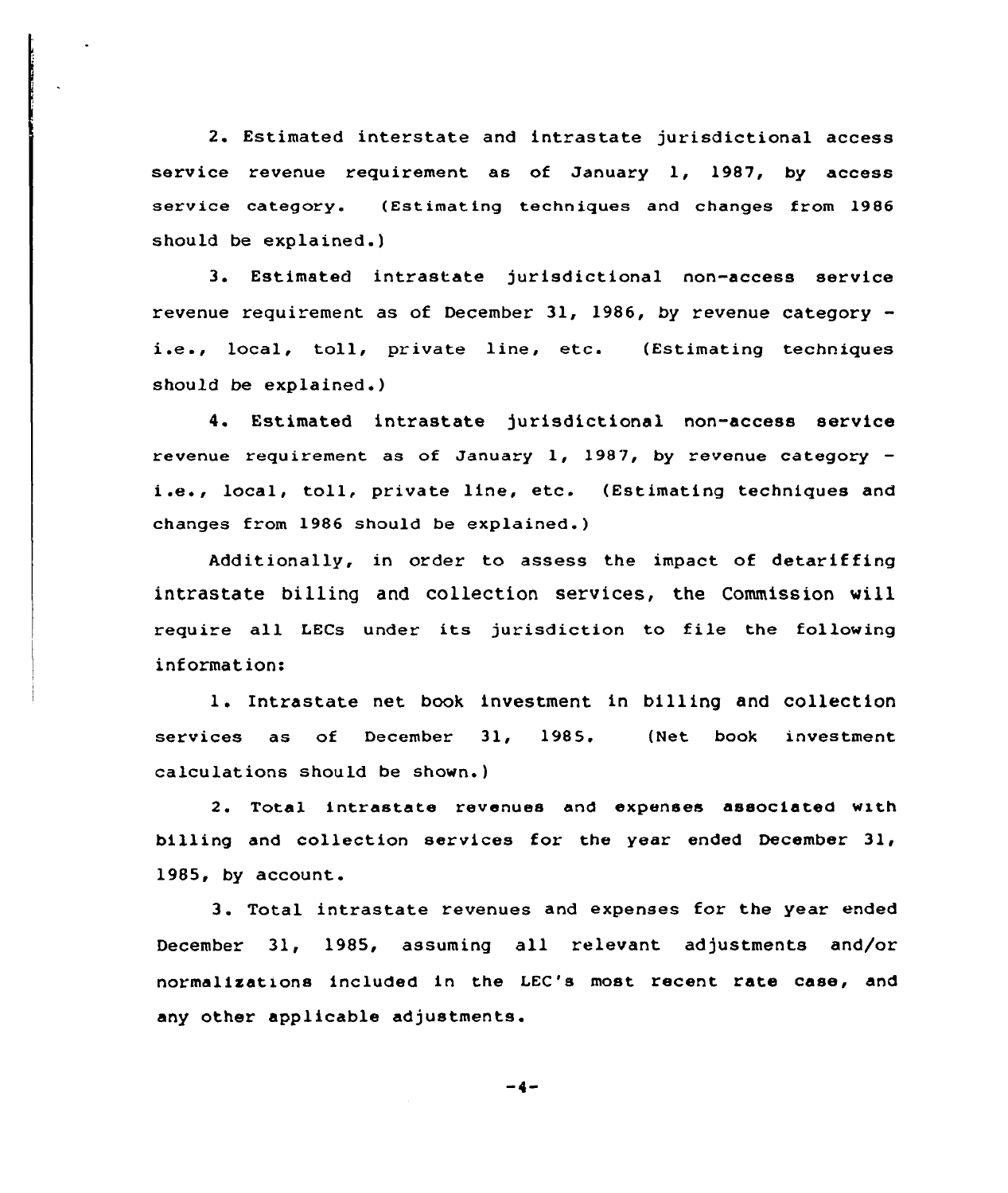4. The most recent rate of return or times interest earned ratio authorized by the Commission.

#### Separate Subsidiary

Also, in its billing and collection services detariffing Order, the FCC concluded that "a aeparate subsidiary requirement applicable to the detariffed provision of billing and collection services is not warranted."<sup>5</sup> Furthermore, the FCC concluded that accounting and cost allocation requirements would be sufficient to prevent cross-subsidization of unregulated billing and collection activities by regulated activities.<sup>6</sup>

The Commission does not concur that accounting and cost allocation requirements can prevent cross-subsidization with any absolute certainty. Therefore, the Commission invites testimony from all LECs under its jurisdiction and testimony or comment from other interested parties on the following issues:

l. Are accounting and cost allocation requirements sufficient to prevent cross-subsidization of unregulated billing and collection activities by regulated activities?

2. Should the Commission impose an intrastate separate subsidiary requirement?

- 5 Ibid., paragraph 49.
- 6 Ibid ., paragraph 50.

 $-5-$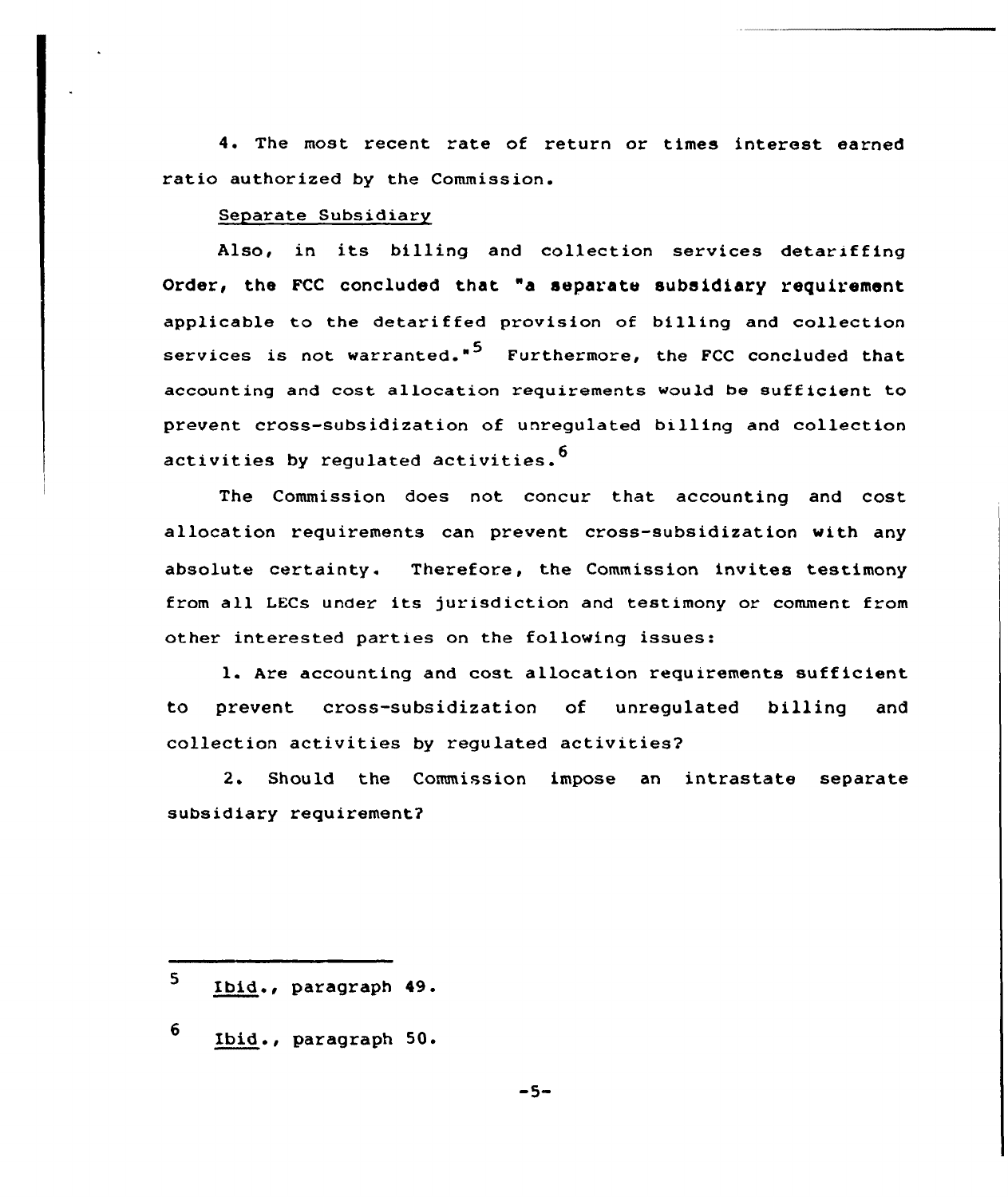3. Should the Commission develop intrastate accounting and cost allocation requirements or adopt the requirements in the process of development by the FCC? (Specific recommendations should be made.)

#### Local Termination of Service

In its billing and collection services detariffing Order, the FCC deferred to state regulatory authority on the matter of terminating local service for non-payment of interstate IXC toll charges.<sup>7</sup> Therefore, the Commission invites testimony from all LECs under its jurisdiction and testimony or comment from other interested parties on the folloving issues:

l. Should the Commission allow or prohibit termination of local service for non-payment of interstate IXC toll charges?

2. Should the regulatory status (i.e., regulated versus deregulated) of billing and collection services determine vhether termination of local service for non-payment of interstate and IXC toll charges is allowed or prohibited? That is, for example, assuming interstate detariffing, should termination of regulated local service be used to promote unregulated billing and collection services2

<sup>7</sup> Ibid., paragraphs 51.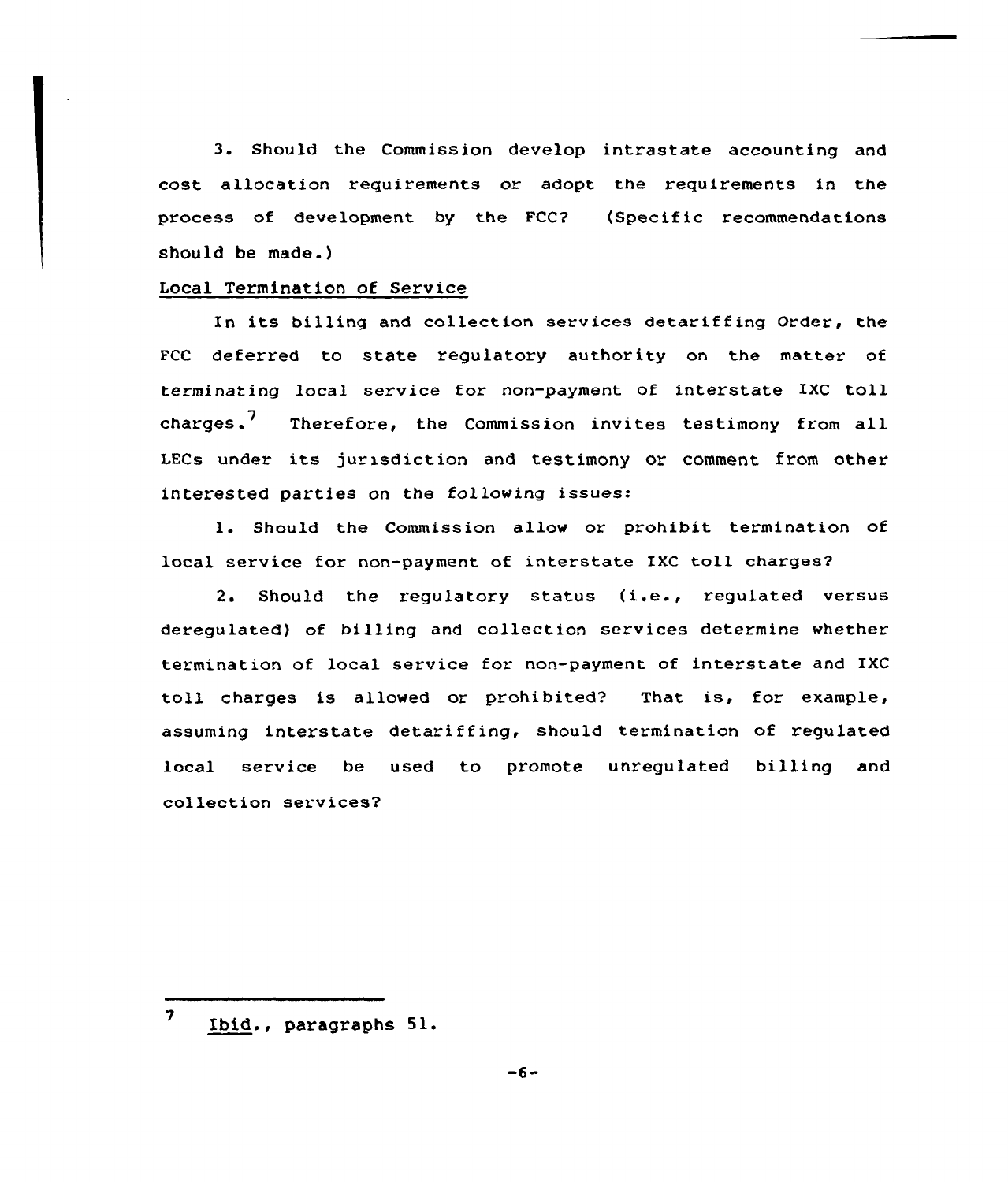# "Cut-Off Service" Charges

Also, in its billing and collection services detariffing Order, the FCC prohibited states from imposing cut-off service charges on IXCs for termination of local service for non-payment of interstate IXC toll charges.  $8\,$  However, the prohibition does not extend to the possibility of imposing cut-off service charges on IXCs for termination of local service for non-payment of intrastate interLATA IXC toll charges. Therefore, the Commission invites testimony from all LECs under its jurisdiction and testimony or comment from other interested parties on the following issues:

1. Should cut-off service charges be considered as part of billing and collection services or as part of general exchange services?

2. Should cut-off service charges be imposed on IXCs for termination of local service for non-payment of intrastate interLATA IXC toll charges, as a means of compensating LECs for lost local service revenue?

3. If cut-off service charges are considered as part of billing and collection sexvices, should the regulatory status of billing and collection services determine whether cut-off service charges are imposed? That is, if the Commission continues to regulate intrastate billing and collection services, cut-off

8 Ibid.

 $-7-$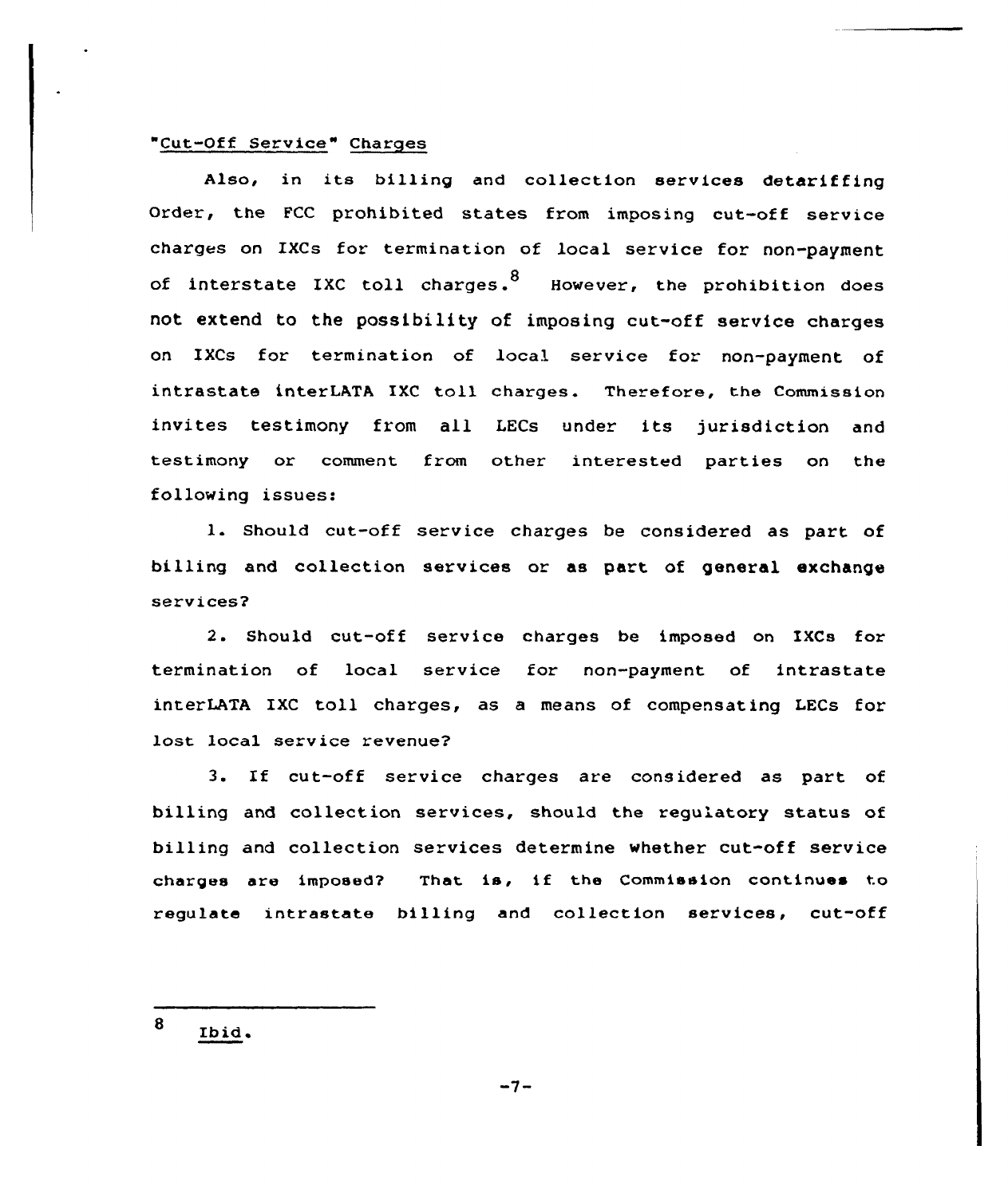services revenue would flow through regulated accounts. However, if the Commission detariffs billing and collection services, cut-off services revenue would flow through unregulated accounts. In the first alternative, LEC ratepayers might benefit. In the other alternative, LEC ratepayers would not benefit.

4. In the event the Commission detariffs bi11ing and collection services and cut-off service charges are considered as part of billing and collections services, would it be lawful for the Commission to require that unregulated LEC operations not impose cut-off service charges on regulated IXCS?

#### Findings and Orders

The Commission, having considered the evidence of record and being advised, is of the opinion and finds that:

l. Administrative Case No. <sup>306</sup> should be established to investigate the detariffing of intrastate billing and collection services.

2. All LECs under the jurisdiction of the Commission should file information and testimony on all items enumerated in this Order no later than July 15, 1986.

3. Other interested parties should be invited to file testimony or comment and such information as they may have on any items enumerated in this Order no later than July 30, 1986.

IT IS THEREFORE ORDERED that:

l. Administrative Case No. <sup>306</sup> be and it hereby is established to investigate the detariffing of intrastate billing and collection services.

$$
-8-
$$